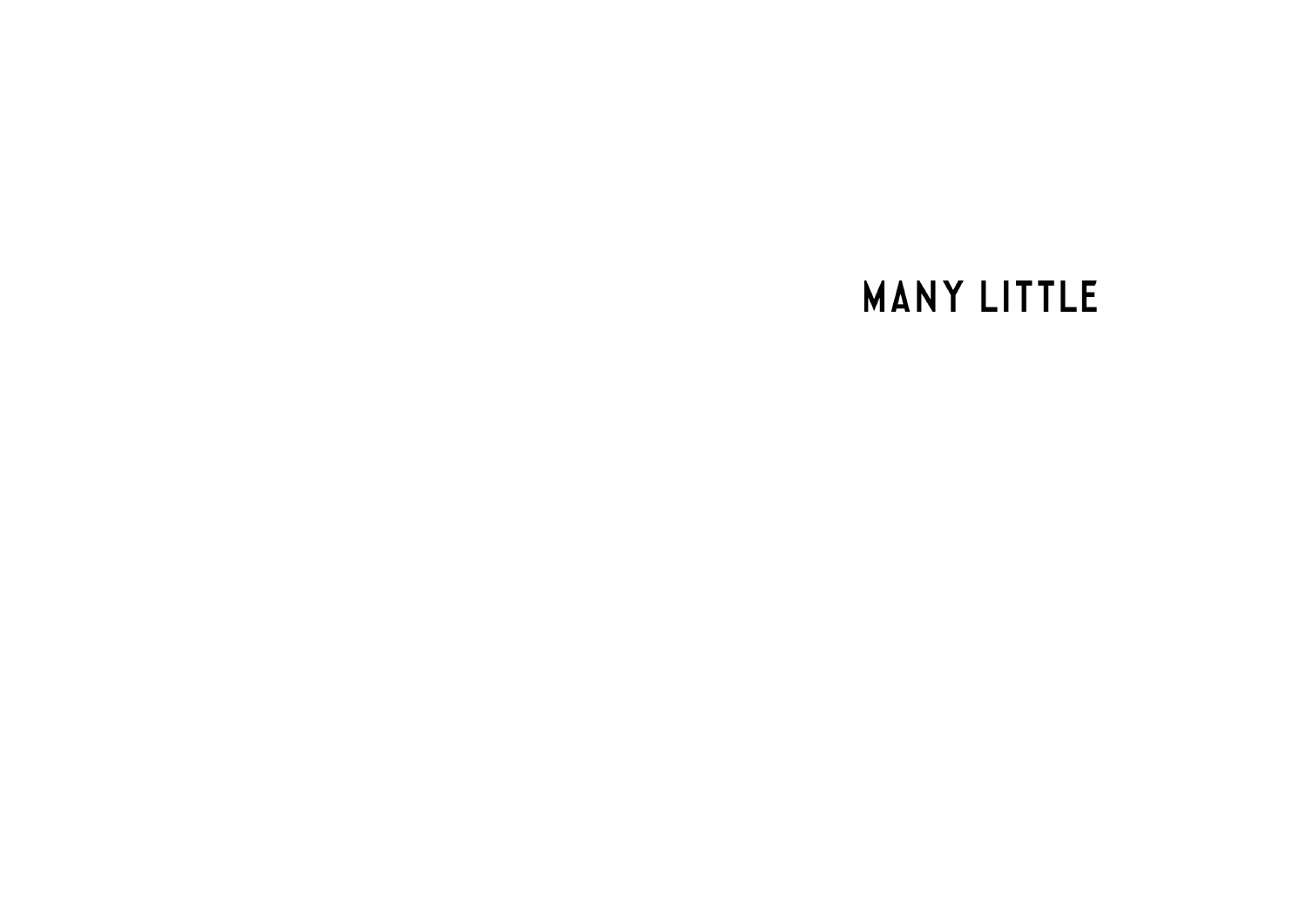# **COCKTAILS**

| Lady London<br>St Agnes Brandy, Massenez Chataigne, farm fig, prosecco                        | crunchy under foot          | 18 |
|-----------------------------------------------------------------------------------------------|-----------------------------|----|
| Maple Serial<br>Sortilege Maple Whiskey, whey, lemon, whites, burlesque bitters               | driving Miss Maple          | 21 |
| Gin Fizz<br>Rutte Celery Gin, Gentiane de Lure, lemon, simple, whites                         | tall, sipable, aromatic     | 21 |
| Kirby's Margarita<br>Rooster Rojo, cucumber, agave nectar, lime                               | simple, refreshing, moreish | 19 |
| Dodo Martini<br>Beach House White Spiced Rum, Massenez Creme de Mure, pineapple               | smarter than you think      | 22 |
| Oaked Negroni<br>Oaked Campari, Bombay Gin, MAiDENii Vermouth                                 | deep, rich, aged            | 21 |
| Rosolio Gimlet<br>Grain Shaker Vodka, Italicus, Liquer de Genepi, house cordial, lemon        | citrus, sweet, floral       | 22 |
| <b>Loch Beets</b><br>Port Charlotte Islay Whiskey, Polperro farm beetroot, braulio, walnut    | herbaceous, earth, smoke    | 23 |
| Piccolo Martini<br>Ketel One, coffee infused honey, espresso                                  | neat, subtle, smooth        | 18 |
| According to Fig.<br>Polperro farm fig infused gospel rye, antica formula, Beechworth bitters | rich, cocoa, bitter         | 21 |
| Ceylon Old Fashioned<br>Old Forester, Valdespino P.X, Ceylon tea, bitters                     | for the richness            | 24 |

| <b>BEER</b>                                                    |                |      |
|----------------------------------------------------------------|----------------|------|
| Burnley Brewing, Helles Lager                                  | Richmond, VIC  | 8/10 |
| Mr Banks Brewing Co, All Time 3.5%                             | Seaford, VIC   | 8/10 |
| Red Hill Brewery, East Coast IPA                               | Red Hill, VIC  | 8/10 |
| Hop Nation, Rattenhund Pilsner                                 | Footscray, VIC | 9/11 |
| 2 Rupees Brewing Co, Directors Cut, New England Pale Ale       | Clayton, VIC   | 9/11 |
| TWØBAYS Brewing Co, Pale Ale (Gluten Free)                     | Dromana, VIC   | 9/11 |
| Burnley Brewing, Dunkles Lager                                 | Richmond, VIC  | 9/11 |
| Heaps Normal: Quiet XPA 0.5% aby / or / Another Lager 0.5% aby | ACT            | 10   |
| Upflow, New World IPA 0.5% abv                                 | <b>VIC</b>     | 10   |

# NON-ALCOHOLIC

| Bloody Cosmo, Seedlip Spice 94, Blood Orange, Lime                  | dark, zesty & fun    | 18 |
|---------------------------------------------------------------------|----------------------|----|
| Bird Is The Word, Lyre's Spiced Cane, Monin Bitter, Pineapple, Lime | tropical, rich & red | 18 |
| NON 3 Toasted Cinnamon, Yuzu                                        | Melbourne, VIC       | 12 |
| Monceau Pet Nat Kombucha, Blood Orange (~1%ABV)                     | Melbourne, VIC       | 10 |

## GIN

| Islay, Scotland        | 13          |
|------------------------|-------------|
| Pays d'Auge, France    | 14          |
| Pays d'Auge, France    | 14          |
| Yarra Valley, VIC      | 12          |
| Yarra Valley, VIC      | 12          |
| Plymouth, England      | 10          |
| Plymouth, England      | $_{\rm ll}$ |
| McLaren Vale, SA       | 13          |
| Dala, Sweden           | 12          |
| Gembrook, VIC          | 13          |
| Healesville, VIC       | 13          |
| Bristol, England       | 14          |
| London, England        | 14          |
| Rotterdam, Netherlands | 14          |

| The Botanist, Islay Dry                       | Islay, Scotland        | 13          |
|-----------------------------------------------|------------------------|-------------|
| Le Gin de Christian Drouin, Small Batch       | Pays d'Auge, France    | 14          |
| Le Gin de Christian Drouin. Pira, Small Batch | Pays d'Auge, France    | 14          |
| Four Pillars, Rare Dry                        | Yarra Valley, VIC      | 12          |
| Four Pillars, Bloody Shiraz                   | Yarra Valley, VIC      | 12          |
| Black Friars, Plymouth                        | Plymouth, England      | 10          |
| Black Friars, Plymouth Sloe                   | Plymouth, England      | $_{\rm ll}$ |
| Never Never Distilling Co., Triple Juniper    | McLaren Vale, SA       | 13          |
| Hernö, Organic                                | Dala, Sweden           | 12          |
| The Melbourne Gin Company, Dry                | Gembrook, VIC          | 13          |
| The Story Wines, Barrel Aged                  | Healesville, VIC       | 13          |
| Smeatons, Bristol Method Dry Gin              | Bristol, England       | 14          |
| Haymans of London, Old Tom                    | London, England        | 14          |
| Rutte, Celery Gin                             | Rotterdam, Netherlands | 14          |

## WHISKEY & BOURBON

| Dewar's, Blend, 12yr                       | Perthshire, Scotland | $_{\rm ll}$ |
|--------------------------------------------|----------------------|-------------|
| Craigellachie, Single, 13yr                | Speyside, Scotland   | 15          |
| Port Askaig, Single, 8yr                   | Islay, Scotland      | 17          |
| Bunnahabhain, <i>Single, Stiùireadair</i>  | Islay, Scotland      | 15          |
| Ardbeg, Single, 10yr                       | Islay, Scotland      | 15          |
| Laphroaig, Single, 10yr                    | Islay, Scotland      | 13          |
| Bruichladdich, <i>The Classic Laddie</i>   | Islay, Scothland     | 14          |
| Bruichladdich, Port Charlotte Single, 10yr | Islay, Scothland     | 16          |
| Baldnoch, Samsara                          | Lowlands, Scotland   | 14          |
| Michel Couvreur, Blend, Overaged           | Scotland, France     | 17          |
| Starward, <i>Solera, Single</i>            | Melbourne, VIC       | 15          |
| Paul John, Single, Peated                  | Goa, India           | 16          |
| Proper No. Twelve, Blend                   | Dublin, Ireland      | 10          |
| The Gospel, Straight Rye                   | Melbourne, VIC       | 13          |
| Basil Hayden, Bourbon                      | Kentucky, USA        | 13          |
| Rittenhouse, Rye                           | Kentucky, USA        | 13          |
| Woodford Reserve, Rye                      | Kentucky, USA        | 12          |

| Dewar's, <i>Blend</i> , 12yr               | Perthshire, Scotland | $\pm$ |
|--------------------------------------------|----------------------|-------|
| Craigellachie, Single, 13yr                | Speyside, Scotland   | 15    |
| Port Askaig, Single, 8yr                   | Islay, Scotland      | 17    |
| Bunnahabhain, Single, Stiùireadair         | Islay, Scotland      | 15    |
| Ardbeg, Single, 10yr                       | Islay, Scotland      | 15    |
| Laphroaig, Single, 10yr                    | Islay, Scotland      | 13    |
| Bruichladdich, The Classic Laddie          | Islay, Scothland     | 14    |
| Bruichladdich, Port Charlotte Single, 10yr | Islay, Scothland     | 16    |
| Baldnoch, Samsara                          | Lowlands, Scotland   | 14    |
| Michel Couvreur, Blend, Overaged           | Scotland, France     | 17    |
| Starward, Solera, Single                   | Melbourne, VIC       | 15    |
| Paul John, Single, Peated                  | Goa, India           | 16    |
| Proper No. Twelve, Blend                   | Dublin, Ireland      | 10    |
| The Gospel, Straight Rye                   | Melbourne, VIC       | 13    |
| Basil Hayden, Bourbon                      | Kentucky, USA        | 13    |
| Rittenhouse, Rye                           | Kentucky, USA        | 13    |
| Woodford Reserve, Rye                      | Kentucky, USA        | 12    |
|                                            |                      |       |

#### RUM & ARRACK

| Pamplemousses, Mauritius    | 11 |
|-----------------------------|----|
| Pamplemousses, Mauritius    | 11 |
| Managua, Nicaragua          | П  |
| Jamaica, Barbados, Trinidad | 10 |
| Carribbean Blend            | 11 |
| Sainte-Marie, Martinique    | 13 |
| Edinburgh, Scotland         | П  |
| Colombo, Sri Lanka          |    |

| Beach House, White Spice                | Pamplemousses, Mauritius    | 11 |
|-----------------------------------------|-----------------------------|----|
| Beach House, Gold Spiced                | Pamplemousses, Mauritius    | 11 |
| Flor de Cana, <i>Gran Reserva</i> , 7yr | Managua, Nicaragua          | 11 |
| Plantation, 3 Star                      | Jamaica, Barbados, Trinidad | 10 |
| Compagnie Des Indes, Spiced Rum         | Carribbean Blend            | 11 |
| St James, <i>Agricole Vieux</i>         | Sainte-Marie, Martinique    | 13 |
| Sweetdram, <i>Smoked Spiced</i>         | Edinburgh, Scotland         | 11 |
| Ceylon Arrack                           | Colombo, Sri Lanka          | 9  |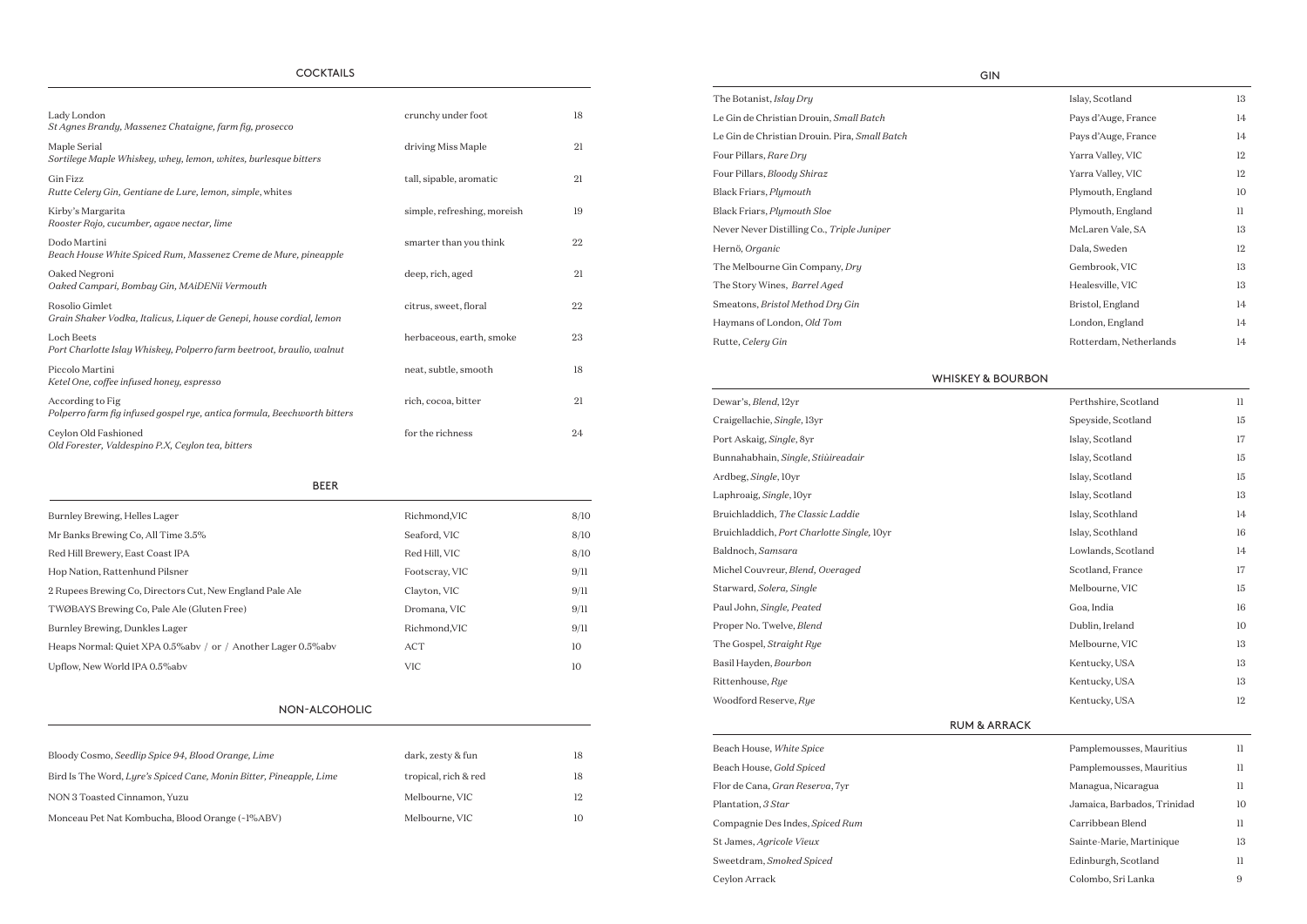## WINES BY THE GLASS

## SPARKLING

| NV. | Dal Zotto Pucino Prosecco    |
|-----|------------------------------|
|     | 2019 Polperro Blanc de Blanc |

#### WHITES

| 2021 | Even Keel Pinot Gris                      | Mornington Peninsula, VIC | 15 |
|------|-------------------------------------------|---------------------------|----|
| 2019 | Terre de L'Elu 'La Boussole' Chenin Blanc | Anjou, France             | 18 |
| 2019 | Polperro 'Talland Hill' Chardonnay        | Mornington Peninsula, VIC | 23 |
|      |                                           |                           |    |

| NV            | Dal Zotto Pucino Prosecco                 | King Valley, VIC             | 14 |
|---------------|-------------------------------------------|------------------------------|----|
| 2019          | Polperro Blanc de Blanc                   | Mornington Peninsula, VIC    | 19 |
|               |                                           |                              |    |
| <b>WHITES</b> |                                           |                              |    |
| 2021          | Even Keel Pinot Gris                      | Mornington Peninsula, VIC    | 15 |
| 2019          | Terre de L'Elu 'La Boussole' Chenin Blanc | Anjou, France                | 18 |
| 2019          | Polperro 'Talland Hill' Chardonnay        | Mornington Peninsula, VIC    | 23 |
|               |                                           |                              |    |
| ROSÉ          |                                           |                              |    |
| 2021          | Even Keel Rosé Tempranillo                | Mornington Peninsula, VIC    | 14 |
|               |                                           |                              |    |
| <b>REDS</b>   |                                           |                              |    |
| 2021          | Even Keel Syrah                           | Canberra District, NSW       | 15 |
|               |                                           |                              |    |
| 2021          | Unico Zelo 'Pipe Dream' Nero              | Adelaide Hills, SA           | 16 |
| 2021          | Polperro Estate Pinot Noir                | Mornington Peninsula, VIC    | 19 |
| 2019          | Regis & Sylvain 'Macon La Roche' Gamay    | Coteaux Bourguignons, France | 17 |
|               |                                           |                              |    |

| King Valley, VIC          | 69  |
|---------------------------|-----|
| Montagne de Reims, France | 180 |
| Ay, Champagne, France     | 220 |
| Alpine Valley, VIC        | 76  |
| Mornington Peninsula, VIC | 95  |
| Mornington Peninsula, VIC | 95  |
| Meadowbank, TAS           | 160 |
| Mornington Peninsula, VIC | 135 |

### ROSÉ

### REDS

| 2021 Even Keel Syrah                        |
|---------------------------------------------|
| 2021 Unico Zelo 'Pipe Dream' Nero           |
| 2021 Polperro Estate Pinot Noir             |
| 2019 Regis & Sylvain 'Macon La Roche' Gamay |

# BUBBLES BY THE BOTTLE

### BUBBLES

| <b>NV</b> | Dal Zotto Pucino Prosecco    | King Valley, VIC          | 69  |
|-----------|------------------------------|---------------------------|-----|
| <b>NV</b> | Paul Bara 'Grand Rosé'       | Montagne de Reims, France | 180 |
| <b>NV</b> | Gatinois Grand Cru Brut      | Ay, Champagne, France     | 220 |
| 2021      | Das Juice Pet Nat Prosecco   | Alpine Valley, VIC        | 76  |
| 2019      | Polperro Sparkling Rosé      | Mornington Peninsula, VIC | 95  |
| 2019      | Polperro Blanc de Blanc      | Mornington Peninsula, VIC | 95  |
| 2018      | Meadowbank Blanc de Noirs    | Meadowbank, TAS           | 160 |
| 2013      | Polperro Méthode Champenoise | Mornington Peninsula, VIC | 135 |
|           |                              |                           |     |

#### ROSÉ BY THE BOTTLE

2021 Even Keel Rosé Tempranillo *and a serie a morto serie a Mornington Peninsula, VIC* 65

| Polperro Pinot Noir                           | Mornington Peninsula, VIC | 230 |
|-----------------------------------------------|---------------------------|-----|
| Polperro Pinot Noir                           | Mornington Peninsula, VIC | 250 |
| Polperro 'Talland Hill' Pinot Noir            | Mornington Peninsula, VIC | 265 |
| Polperro 'Landaviddy Lane' Pinot Noir         | Mornington Peninsula, VIC | 310 |
| Arnaud Lambert 'Terres Rouges' Cabernet Franc | Saumur Champigny, France  | 175 |
|                                               |                           |     |

## A LITTLE SIP TO FINISH

| 2021      | Frogmore Creek Iced Riesling                 | Mornington Peninsula, VIC | 18/80 |
|-----------|----------------------------------------------|---------------------------|-------|
| 2019      | Quealy Tussie Mussie Late Harvest Pinot Gris | Mornington Peninsula, VIC | 18/90 |
| NV.       | Crittenden Estate 'Cri de Coeur' Macvin      | Mornington Peninsula, VIC | 160   |
| <b>NV</b> | Dumangin Ratafia Champenois                  | Champagne, France         | 18    |

### BRANDY & EAU DE VIE

| Monteru, 2014 Single Grape Brandy, Chardonnay         | Pons, France         | 12     |
|-------------------------------------------------------|----------------------|--------|
| Monteru, 2014 Single Grape Brandy, Cabernet Sauvignon | Pons, France         | 12     |
| Castaréde Hors d'Age / XO                             | Armagnac, France     | 19     |
| Comte de Lamaëstre, 1990                              | Armagnac, France     | 14     |
| Delord, 1989 Bas-Armagnac                             | Bas-Armagnac, France | 14     |
| Dudognon, Vielle Réserve                              | Cognac, France       | 20     |
| Victor Gontier, 2005, Calvados                        | Normandie, France    | 15     |
| Frapin, 1270                                          | Cognac, France       | 12     |
| Frédéric Mestreau & Cie, 2-4yr                        | Cognac, France       | 13     |
| Bertrand, Apricot Eau de Vie                          | Uberach, France      | $15\,$ |
| Nonino, Il Moscato di Nonino, Grappa                  | Friuli, Italy        | 12     |

## AMARO & DIGESTIVES

| Amaro Nonino                                      | Friuli, Italy      | 15 |
|---------------------------------------------------|--------------------|----|
| Økar Island Bitter                                | Adelaide Hills, SA | 10 |
| Cynar                                             | Termoli, Italy     | 10 |
| Beechworth Bitters Co, Orchard                    | Beechworth, VIC    | 12 |
| Beechworth Bitters Co, A Walk in the Black Forest | Beechworth, VIC    | 12 |
| Amaro Montenegro                                  | Bologna, Italy     | 12 |
| Amaro Averna                                      | Sicily, Italy      | 10 |
| Amaro Bràulio                                     | Bromio, Italy      | 10 |
| Suedois Dolin                                     | Savoie, France     | 13 |
| Santa Maria Novella, Elisir Stomatico             | Florence, Italy    | 14 |
| Santa Maria Novella, Elisir Di Rabarbaro          | Florence, Italy    | 14 |
| MAiDENii, Nocturne                                | Central Victoria   | 12 |